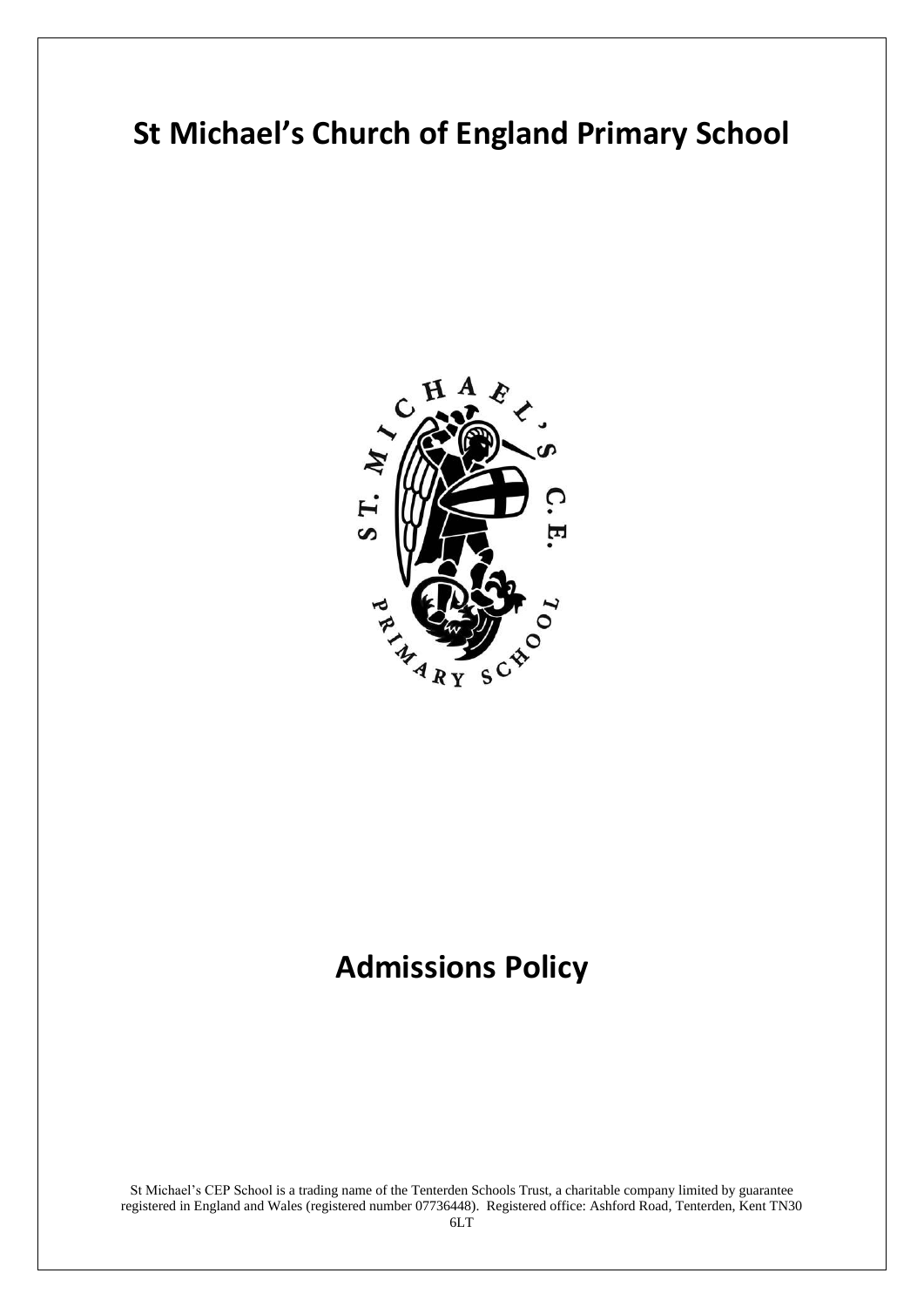### **Our Vision**

Whoever you are, wherever you're from, whatever you believe, we welcome you into our loving, learning community. This is a place that nurtures everyone with the wisdom and resilience to face all that life brings. Each and every person has the opportunity to flourish here and achieve their God-given potential.

#### **INTRODUCTION**

St Michael's Church of England Primary is an inclusive school that welcomes children from all backgrounds and abilities. This policy states the process and criteria used to admit children to this school, both at the beginning of their school career in Year R and also when joining the school at a later date after already attending another school.

#### **AIMS**

Our aim is to make the process of admission as fair, straight forward and easy for everyone concerned.

#### **PRINCIPLES AND STRATEGIES**

As a Voluntary Controlled primary school we follow Kent County Council's co-ordinated scheme for admission to primary school on an annual basis. To summarise:-

## **Admissions to the Foundation Stage class (Year R)**

We ask parents to register their children as soon as possible after their second birthday. The child's name and address will be kept on file as having registered an interest in a place at this school. During the Autumn term prior to starting school the following September, each family on the register will be notified of the admissions procedures to formally apply for a school place before a closing date (usually halfway through January). At the end of April formal offers of places are sent out to parents from the Local Authority. The child will be offered a place if there is room in the class (maximum 30 children) but if it is oversubscribed; places will be allocated after applying the following criteria.

### *Looked After Children and previously Looked After Children:*

A looked after child is a child who is (a) in the care of a local authority, or (b) being provided with accommodation by a local authority in the exercise of their social

Admissions Policy Reviewed: July 2021 Approved by: LGB July 2021 Next Review: July 2022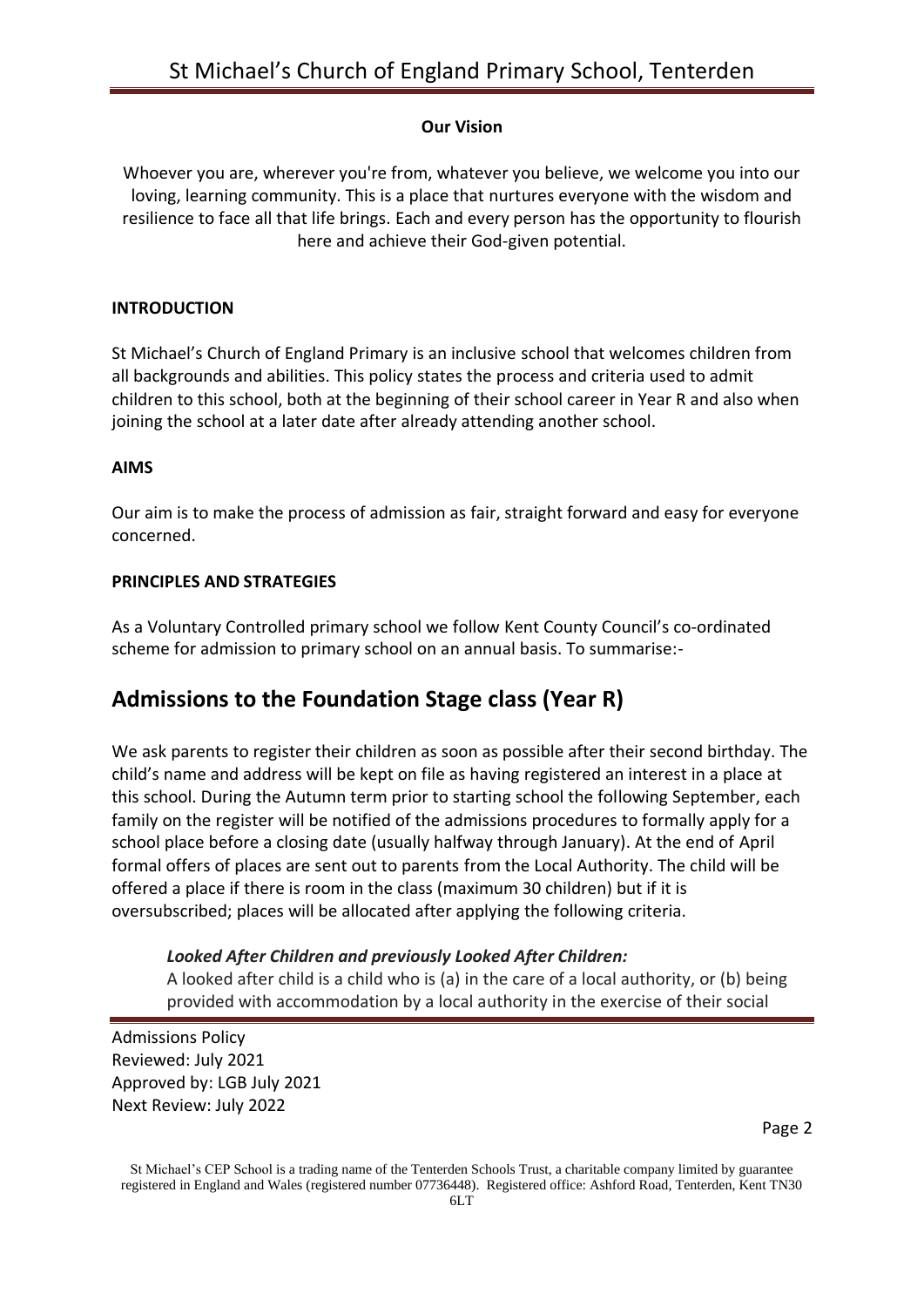services functions (see the definition in Section 22(1) of the Children Act 1989) at the time of making an application to a school.

A previously looked after child means such children who were adopted (or subject to child arrangements orders or special guardianship orders) immediately following having been looked after and those children who appear to the admission authority to have been in state care outside of England and ceased to be in state care as a result of being adopted.

A child is regarded as having been in state care outside of England if they were in the care of or were accommodated by a public authority, a religious organisation, or any other provider of care whose sole or main purpose is to benefit society

• **Current Family Association** - a brother or sister in the same school at the time of entry where the family continue to live at the same address as when the sibling was admitted – or – if they have moved – live within 2 miles of the school, or have moved to a property that is nearer to the school than the previous property as defined by the 'Nearness' criterion' (below). Linked infant and junior schools are considered to be the same school for this criterion. In this context brother or sister means children who live as brother and sister in the same house, including natural brothers or sisters, adopted siblings, stepbrothers or sisters, foster brothers or sisters.

If siblings from multiple births (twins, triplets, etc) apply for a school and the school would reach its Published Admission Number (PAN) after admitting one or more, but before admitting all of those siblings, the LA will offer a place to each of the siblings, even if doing so takes the school above its PAN. If the admissions are to Year R, and so result in a breach of class size legislation, the additional pupil(s) will be treated as "excepted" for a period of one year, in line with the School Admissions Code.

• **Health and Special Access Reasons** - Medical, health, social and special access reasons will be applied in accordance with the school's legal obligations, in particular those under the Equality Act 2010. Priority will be given to those children whose mental or physical impairment means they have a demonstrable and significant need to attend a particular school. Equally this priority will apply to children whose parents'/guardians', physical or mental health or social needs means that they have a demonstrable and significant need to attend a particular school. Such claims will need to be supported by written evidence from a suitably qualified medical or other practitioner who can demonstrate a special connection between these needs and the particular school.

Admissions Policy Reviewed: July 2021 Approved by: LGB July 2021 Next Review: July 2022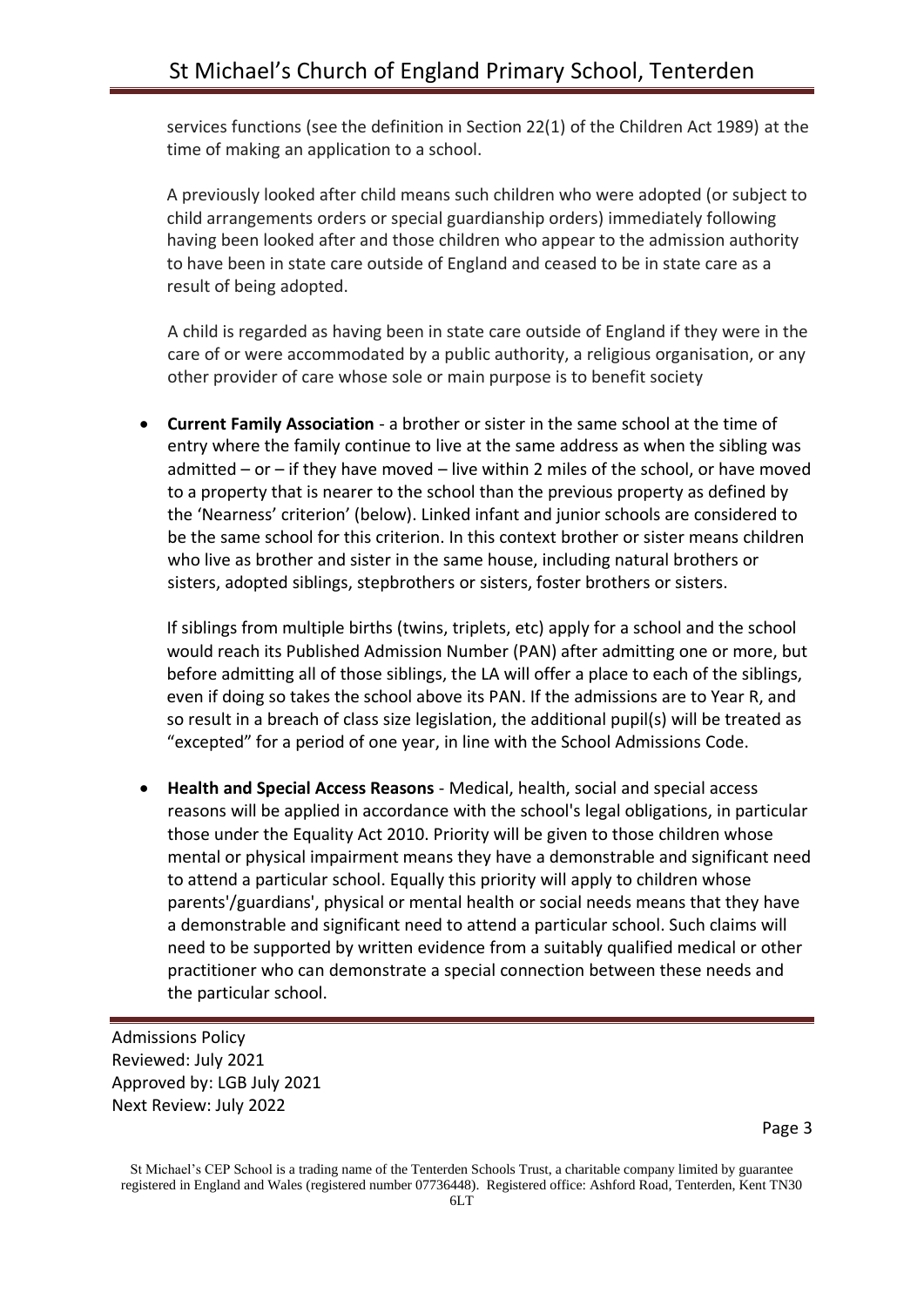• **Nearness of children's homes to school** - we use the distance between the child's permanent home address and the school, measured in a straight line using National Land and Property Gazetteer (NLPG) address point data. Distances are measured from a point defined as within the child's home to a point defined as within the school as specified by NLPG. The same address point on the school site is used for everybody. When we apply the distance criterion for an oversubscribed Voluntary Controlled school, these straight line measurements are used to determine how close each applicant's address is to the school.

Where new build housing development requires a new school or the significant enlargement of an existing school the 'Nearness' criterion will allow for a catchment area (defined by a map) to be created for the relevant school. This will be included in the Statutory Public Notice and admissions determination and will be valid for a period not exceeding three rounds of admissions.

Our policy is to admit all children at the beginning of the Autumn Term 1 of the year in which they are 5 years old. The children will be offered a full time place by the end of September, however are not required to take the full time place until the term before they are 5 years old.

After parents have formally accepted the place offered, (usually towards the end of April) they will be invited to bring their child to a programme of induction sessions which are held during Term 6. Each session is usually approximately 1½ hours in length. The children will spend these sessions with the teacher who will be teaching the Foundation Stage in September, in the room which they will be using. During this time, the children will be able to familiarise themselves with their environment, meet their teacher and teaching assistants and also other children in the class. The class teacher will be able to make some introductory assessment about the needs of the children.

There will also be a meeting organised for parents of new intake children where they can meet the Foundation Stage teacher, Teaching Assistant and Headteacher.

The Foundation Stage teacher will also visit the feeder pre-school settings during the year to further familiarise herself with the children and gain information from teachers and group leaders. When the children begin school in September their parents are invited into the classroom at the beginning of the day if this is helpful. The class teacher will also keep in close touch with parents, especially during the first term to ensure a happy settling in period.

Admissions Policy Reviewed: July 2021 Approved by: LGB July 2021 Next Review: July 2022